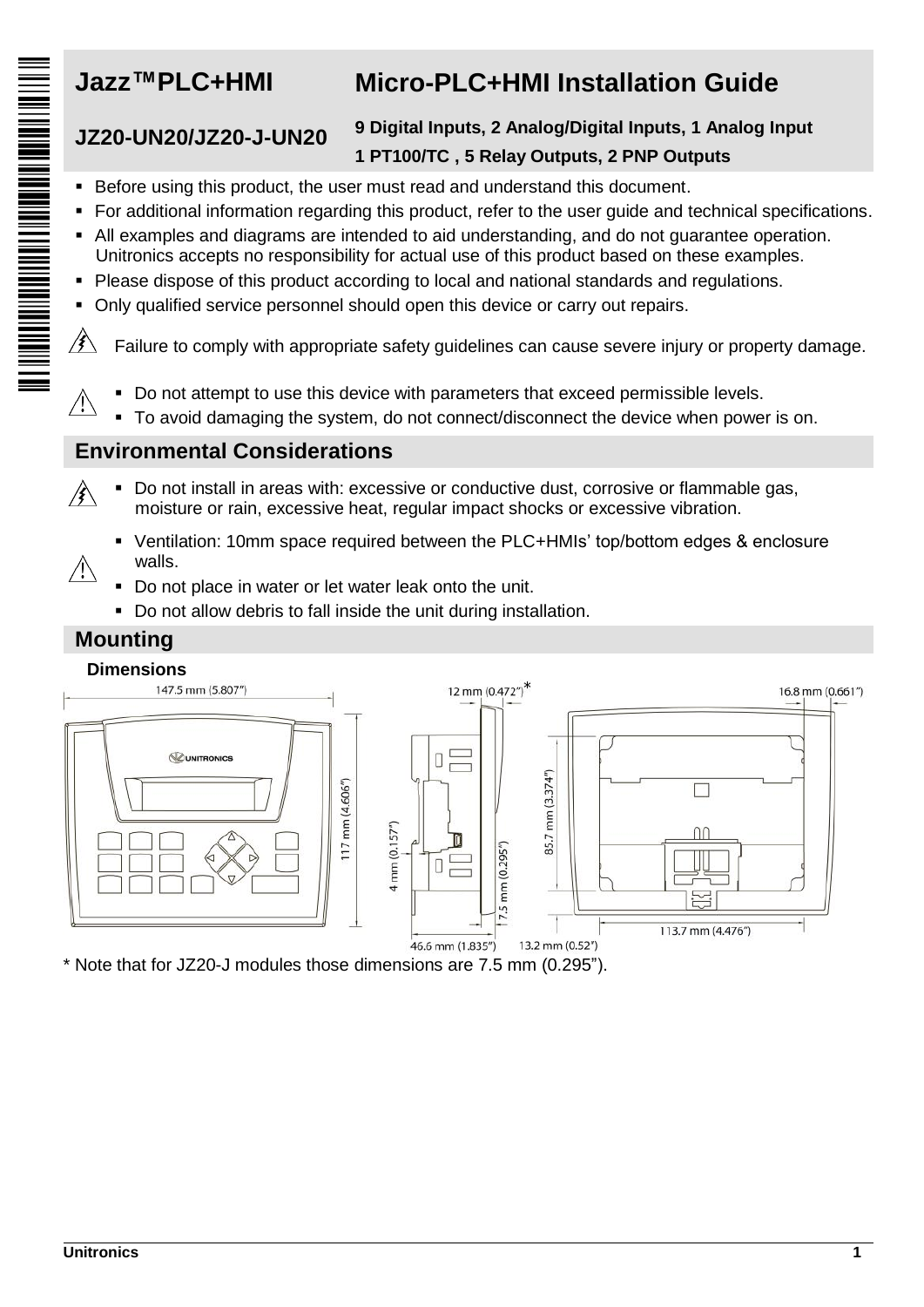

- This equipment is designed to operate only in SELV/PELV/Class 2/Limited Power environments.
- All power supplies in the system must include double insulation. Power supply outputs ∦∖ must be rated as SELV/PELV/Class 2/Limited Power.
	- Do not connect either the 'Neutral or 'Line' signal of the 110/220VAC to device's 0V pin.
	- Do not touch live wires.
	- All wiring activities should be performed while power is OFF.
	- Install an external circuit breaker. Guard against short-circuiting in external wiring.
- $\bigwedge$  Use appropriate circuit protection devices.
	- Unused pins should not be connected. Ignoring this directive may damage the device.
	- Double-check all wiring before turning on the power supply.
	- To avoid damaging the wire, use a maximum torque of 0.5 N·m (5 kgf·cm).
- *Caution* Do not use tin, solder, or any substance on stripped wire that might cause the wire strand to break.
	- Install at maximum distance from high-voltage cables and power equipment.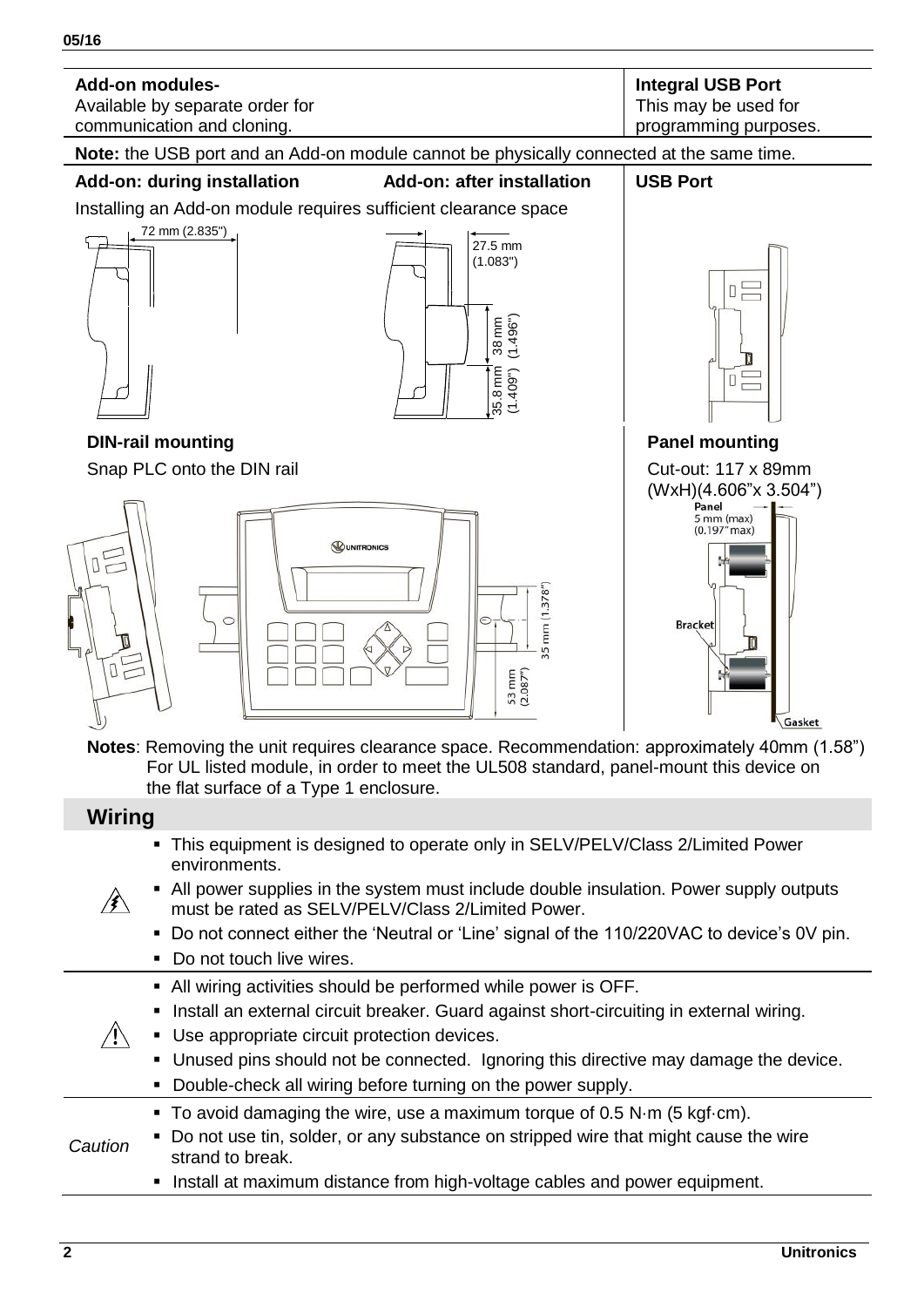#### **Wiring Procedure**

Use crimp terminals for wiring; use 3.31 mm  $2 - 0.13$  mm<sup>2</sup> wire (12-26 AWG):

- 1. Strip the wire to a length of  $7±0.5$ mm  $(0.270-0.300)$ .
- 2. Unscrew the terminal to its widest position before inserting a wire.
- 3. Insert the wire completely into the terminal to ensure a proper connection.
- 4. Tighten enough to keep the wire from pulling free.

#### **Wiring Guidelines**

- Use separate wiring ducts for each of the following groups:
	- o Group 1: Low voltage I/O and supply lines, communication lines.
	- o Group 2: High voltage Lines, Low voltage noisy lines like motor driver outputs.

Separate these groups by at least 10cm (4"). If this is not possible, cross the ducts at a 90˚angle.

 For proper system operation, all 0V points in the system should be connected to the system 0V supply rail.

Allow for voltage drop and noise interference with input lines used over an extended distance. Use wire that is properly sized for the load.

#### **Earthing the product**

To maximize system performance, avoid electromagnetic interference as follows:

- Use a metal cabinet.
- Connect the 0V terminal directly to the earth ground of the system.
- Use the shortest, less than 1m (3.3 ft.) and thickest, 2.08mm<sup>2</sup> (14AWG) min, wires possible.

#### **Inputs**

This model comprises a total of 13 inputs in 4 groups.

- 1. I0 to I8 are digital inputs. They may be wired, in a group, as either npn or pnp.
- 2. I9 and I10 may be wired as either digital or analog inputs. These may be wired as either:
	- npn digital inputs
	- pnp digital inputs
	- analog (voltage) inputs

In addition, 1 input may be wired as a pnp input, while the other is wired as an analog input. Note that if 1 input is wired as an npn input, the other may not be wired as an analog input.

- 3. AN1 is an analog (current) input that may be wired using 2, 3, or 4 wires.
- 4. Analog Input 0 can function as either thermocouple or PT100 input.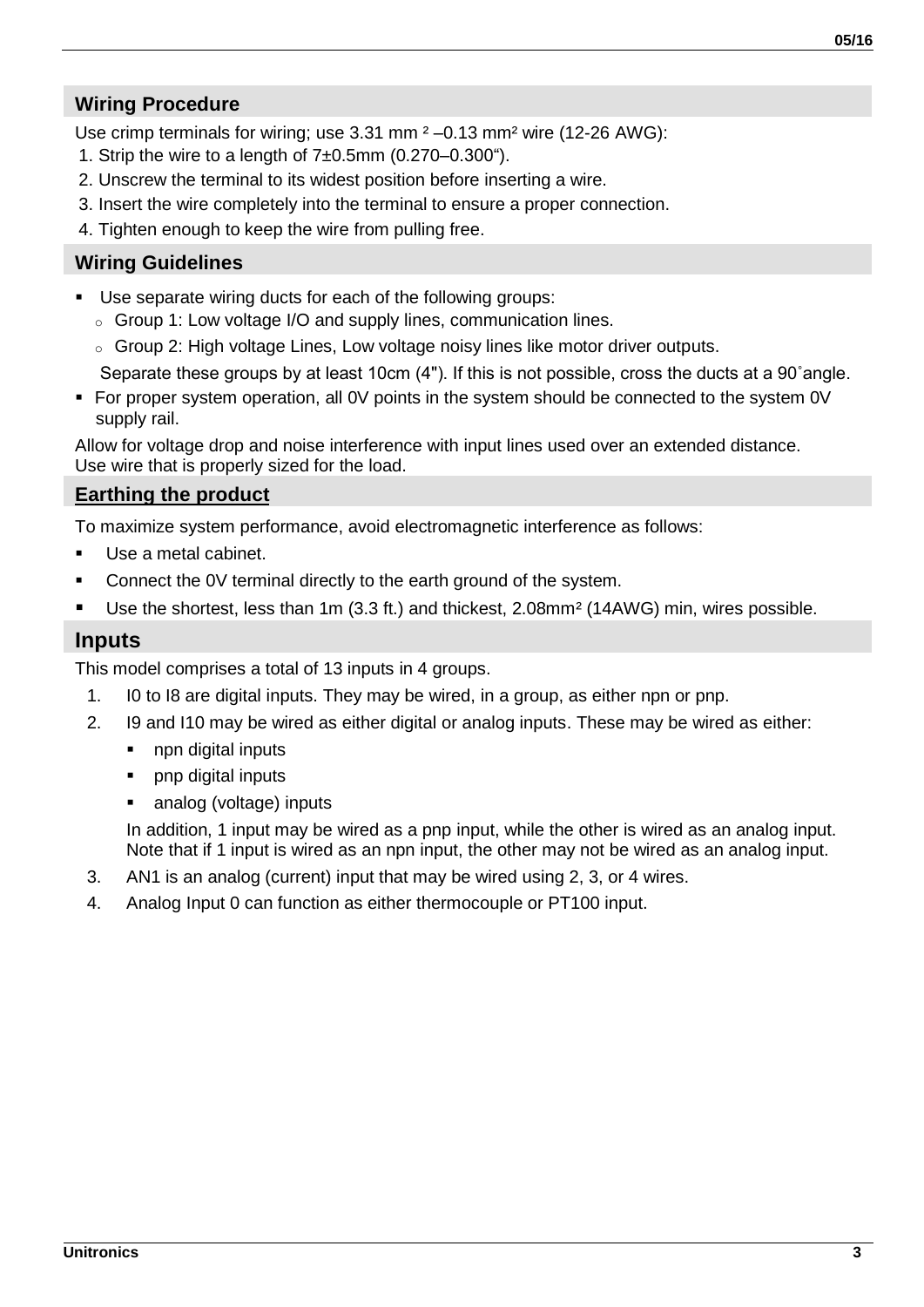

**ESS** 



# **Digital Inputs**

**05/16**

24VDC  $+\frac{V}{2}$ 

Protection -

Circuit

Device

**Note**: The inputs are arranged in two groups. You can wire one group as npn and the other as pnp, or wire both groups as npn, or as pnp. In either case, the npn/pnp pins must be connected.

000000000000

 $\begin{array}{r} \sqrt{100} \\ \hline 24000 \\ 0 \\ \hline 0 \\ 0 \\ \hline 0 \\ 0 \\ \hline 0 \\ 0 \\ \hline 0 \\ 0 \\ \hline 1 \\ 0 \\ \hline 1 \\ 0 \\ \hline 1 \\ 0 \\ \hline 1 \\ 0 \\ \hline 1 \\ 0 \\ \hline 2 \\ 0 \\ \hline 1 \\ 0 \\ \hline 2 \\ 0 \\ \hline 1 \\ 0 \\ \hline 2 \\ 0 \\ \hline 3 \\ 0 \\ \hline 4 \\ 0 \\ \hline 5 \\ 0 \\ \hline 6 \\ 0 \\ \hline 7 \\ 0 \\ \hline 8 \\ 0 \\ \hline 9 \\ 0 \\ \hline$ 

g)  $\overline{\phantom{a}}$ 



#### Input wiring (I0-I8), pnp (source), (I9-I10), npn (sink)

 $+V$ 

 $\sim$ 

24VDC

Circuit

Device

Protection -

2 wire

current

A wire  $\overline{a}$ current

transmitter

Powe

Sunnly

 $\frac{q}{4}$ 

transmitter

 $\overline{a}$ 



### **Analog Inputs**

 $+V$ 

 $\sim$ 

 $+V$ 24VDC  $\alpha$ 

Circuit

Protection Device

 $+V$  0V  $+Q$   $=$   $=$   $+Q$ 

 $\overline{d}$ 24VDC

 $\frac{1}{2}$  $\overline{a}$ 

MOV-

Laut-1  $\frac{1}{2}$ 

000000000000

 $\overline{ }$ 

上

 $+ \frac{1}{2}$   $+ \frac{1}{2}$   $+ \frac{1}{2}$   $+ \frac{1}{2}$   $+ \frac{1}{2}$   $+ \frac{1}{2}$   $+ \frac{1}{2}$   $+ \frac{1}{2}$   $+ \frac{1}{2}$   $+ \frac{1}{2}$   $+ \frac{1}{2}$   $+ \frac{1}{2}$   $+ \frac{1}{2}$   $+ \frac{1}{2}$   $+ \frac{1}{2}$   $+ \frac{1}{2}$   $+ \frac{1}{2}$   $+ \frac{1}{2}$   $+ \frac{1}{2}$   $+ \frac{1}{2}$ 

 $\frac{1}{2}$ 

 $24VDC$ 

24VDC

Circuit

Device

Protection  $\rightarrow$ 

**Note:** Shields should be connected at the signal source.

000000000000 000000000000

 $\overline{10}$ 

 $\frac{1}{2}$  $\frac{1}{2}$  $\frac{1}{2}$ 

 $\frac{1}{2}$  $\frac{1}{2}$  $\frac{1}{2}$ 

J

Analog Input wiring, current, 2 wire, AN1 Analog Input wiring, current, 3 wire, AN1

J

3 wire

**pastes and proper** 

 $\frac{1}{9}$ 

current

transmitter



 $|000000000000|0000000000000$ 

ANT<br>AN2<br>AN3



ħ

 $24\sqrt{DC}$   $\frac{1}{2}$   $\frac{1}{2}$   $\frac{1}{2}$   $\frac{1}{2}$   $\frac{1}{2}$   $\frac{1}{2}$   $\frac{1}{2}$   $\frac{1}{2}$   $\frac{1}{2}$   $\frac{1}{2}$   $\frac{1}{2}$   $\frac{1}{2}$   $\frac{1}{2}$   $\frac{1}{2}$   $\frac{1}{2}$   $\frac{1}{2}$   $\frac{1}{2}$   $\frac{1}{2}$   $\frac{1}{2}$   $\frac{1}{2}$ 

 $\frac{1}{2}$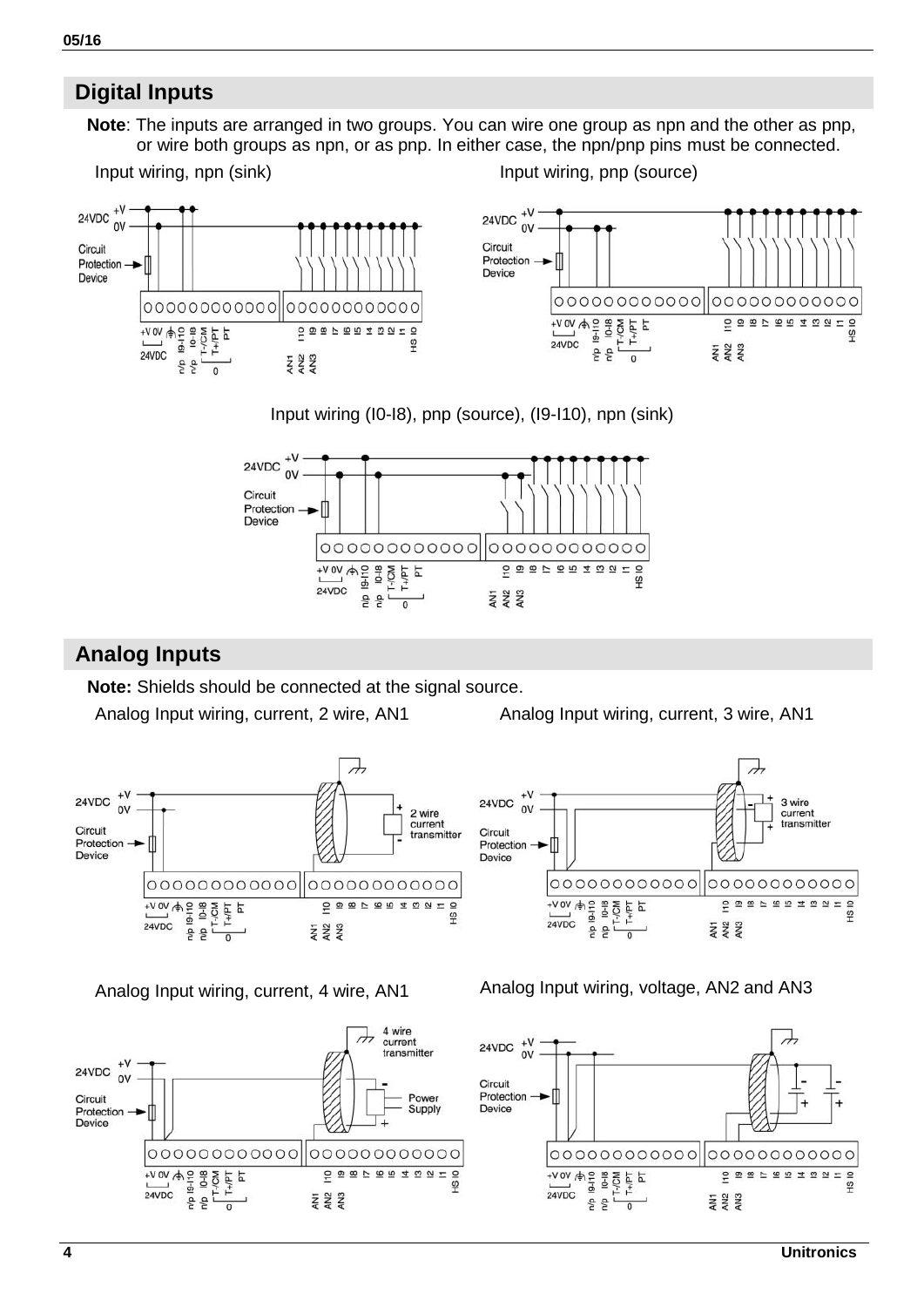BS1843 (UK)



| mV | $-5$ to 56mV                |            |            |
|----|-----------------------------|------------|------------|
| в  | 200 to 1820°C               | $+Grey$    | +None      |
|    | (300 to 3276°F)             | -Red       | -Blue      |
| F  | $-200$ to 750 $^{\circ}$ C  | $+$ Violet | +Brown     |
|    | (-328 to 1382°F)            | -Red       | -Blue      |
| J  | $-200$ to 760 $^{\circ}$ C  | +White     | +Yellow    |
|    | (-328 to 1400°F)            | -Red       | -Blue      |
| κ  | $-200$ to 1250 $^{\circ}$ C | +Yellow    | +Brown     |
|    | (-328 to 2282°F)            | -Red       | -Blue      |
| N  | $-200$ to 1300 $^{\circ}$ C | +Orange    | $+O$ range |
|    | (-328 to 3214°F)            | -Red       | -Blue      |
| R  | 0 to 1768°C                 | +Black     | +White     |
|    | (32 to 3214°F)              | -Red       | -Blue      |
| S  | 0 to 1768°C                 | +Black     | +White     |
|    | (32 to 3214°F               | -Red       | -Blue      |
| т  | $-200$ to $400^{\circ}$ C   | +Blue      | +White     |
|    | (-328 to 752°F)             | -Red       | -Blue      |
|    |                             |            |            |

ANSI (USA)

RTD

■ PT100 (Sensor 0): use both inputs related to CM signal